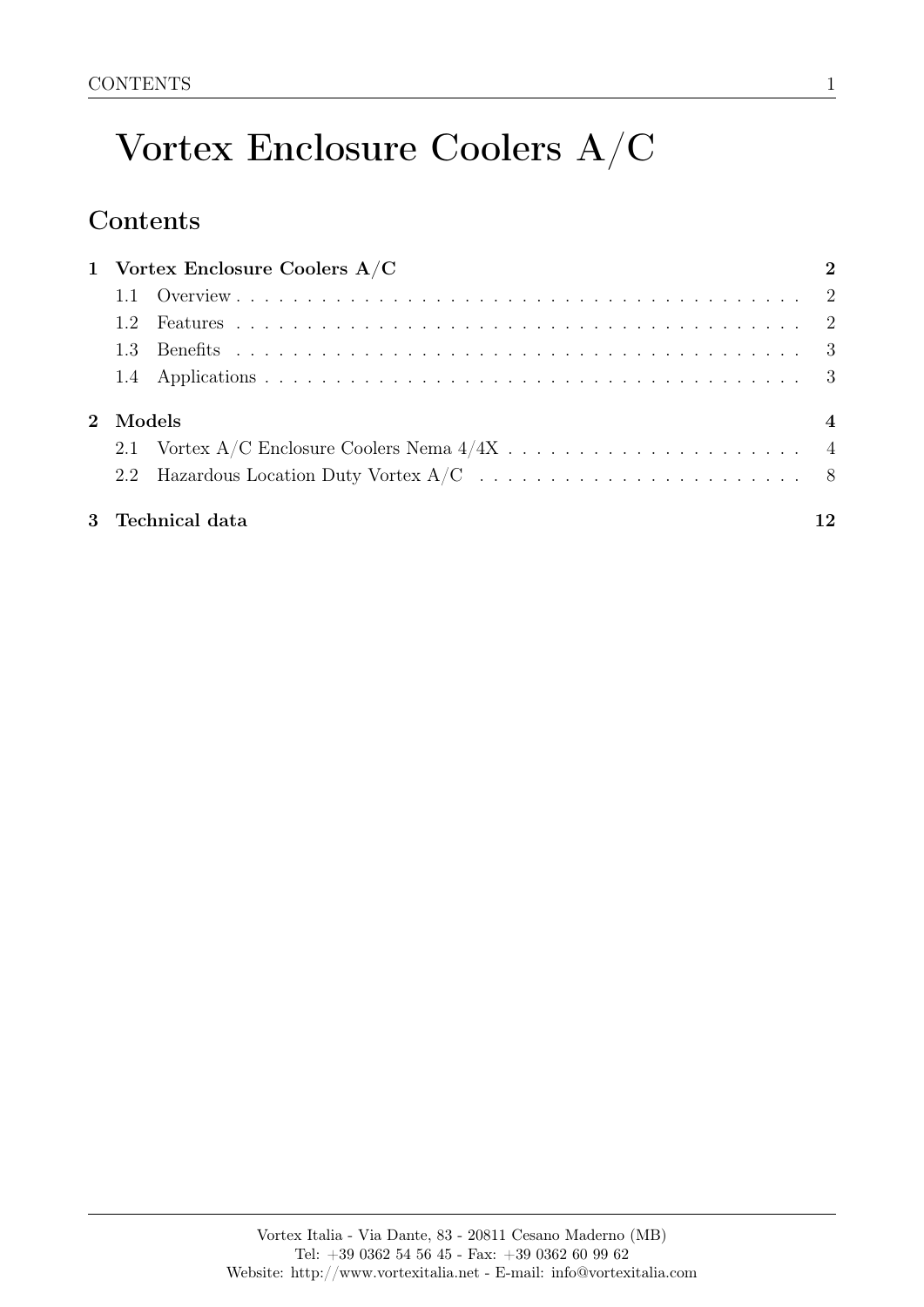## <span id="page-1-0"></span>1 Vortex Enclosure Coolers A/C

Highly reliable, cost effective enclosure coolers.

### <span id="page-1-1"></span>1.1 Overview

Vortex A/C Coolers incorporate the most up-to-date features into Vortec's line of highly reliable, cost effective enclosure coolers.

All of Vortec's Enclosure Coolers keep Electrical and Electronic Enclosures cool, clean and protected and are a low cost alternative to expensive, high maintenance air conditioners; and avoid contamination with dirty, humid air caused by fans.

Sleek, modern design

Noise reduction of 78The Vortex  $A/C$  is available in 4 different cooling capacities, and ratings of NEMA 12, NEMA 4/4X and Hazardous Location Duty (Class 1, Div 2).





### <span id="page-1-2"></span>1.2 Features

- Small footprint to fit on all enclosures and in confined areas
- Top, side or front (door) mount models available
- Maintain temperature between 80 90 deg F
- Supplied with air filter and ducting kit
- Maintains slight pressurization in the enclosure
- UL Listed
- 10 year warranty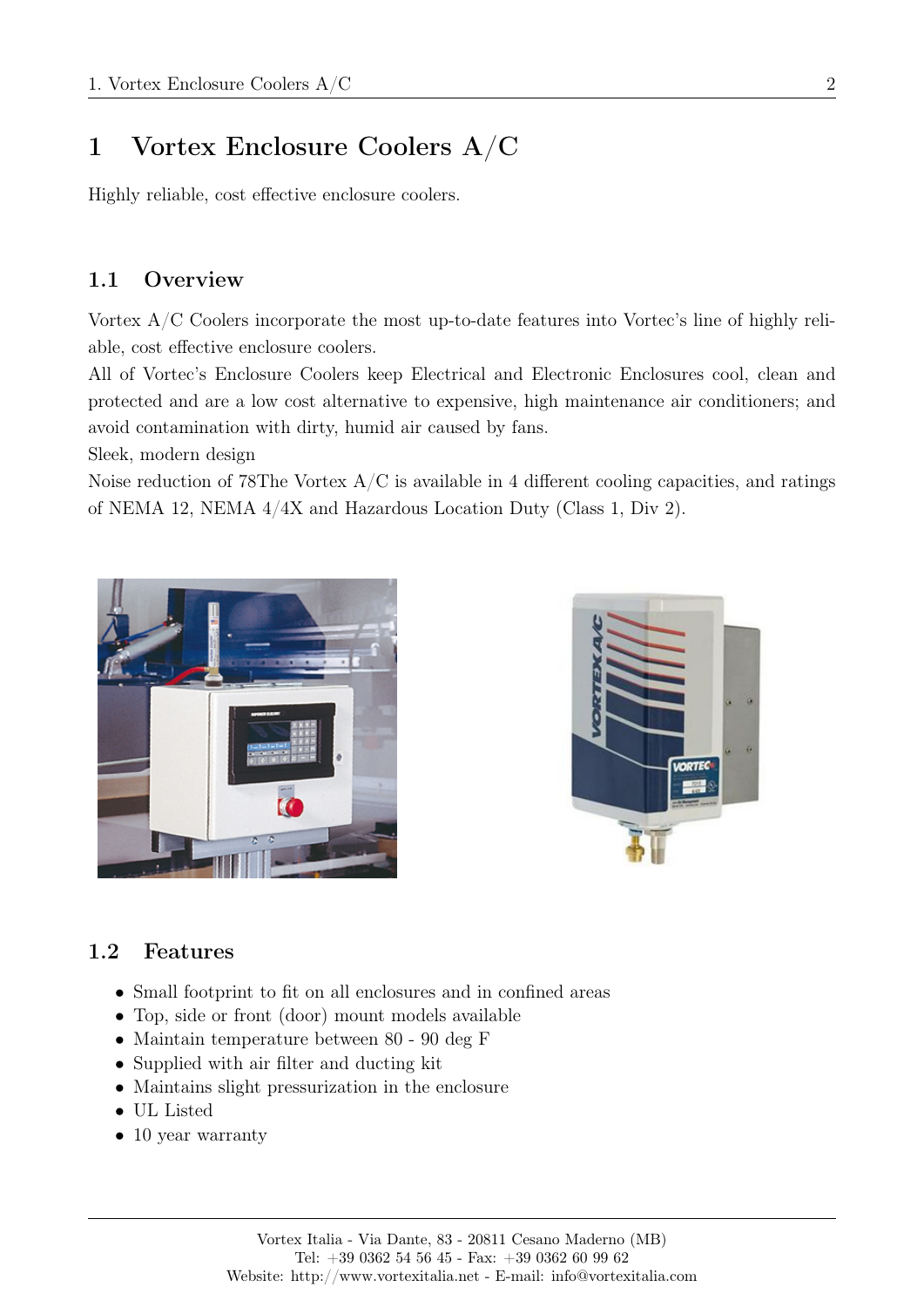#### <span id="page-2-0"></span>1.3 Benefits

- Thermostatically controlled to maintain enclosure temperatures within ideal range
- Highly reliable, with full 10 year warranty
- No ambient, dirty or humid air enters the cabinet
- Can be used on all cabinets, even in tight spaces
- Easy to install, takes about 5 minutes
- No wiring required to install
- Operates in environments up to 175 deg F
- Low cost, compared to Freon air conditioners
- Reduce operating cost with mechanical thermostat turning the unit on only when necessary
- Very quiet, 62 dBA operation, 78
- Multiple cooling capacities available, to optimize performance and operating cost

### <span id="page-2-1"></span>1.4 Applications

Today's small, compact multi-function electronic controls, variable speed drives, servos and programmable logic controllers are extremely sensitive to heat and contamination. Smaller cabinet sizes make temperature control difficult and prone to premature failures. Excessive heat will cause digital displays to misread, controls to drift, and breakers to trip below rated loads. The result is productivity lost due to machine or line shutdowns.

Vortex Enclosure Coolers maintain a slight pressurization in the cabinet to keep electrical and electronic components clean and dry; and most are thermostatically controlled to maintain enclosure temperatures within a specified temperature range.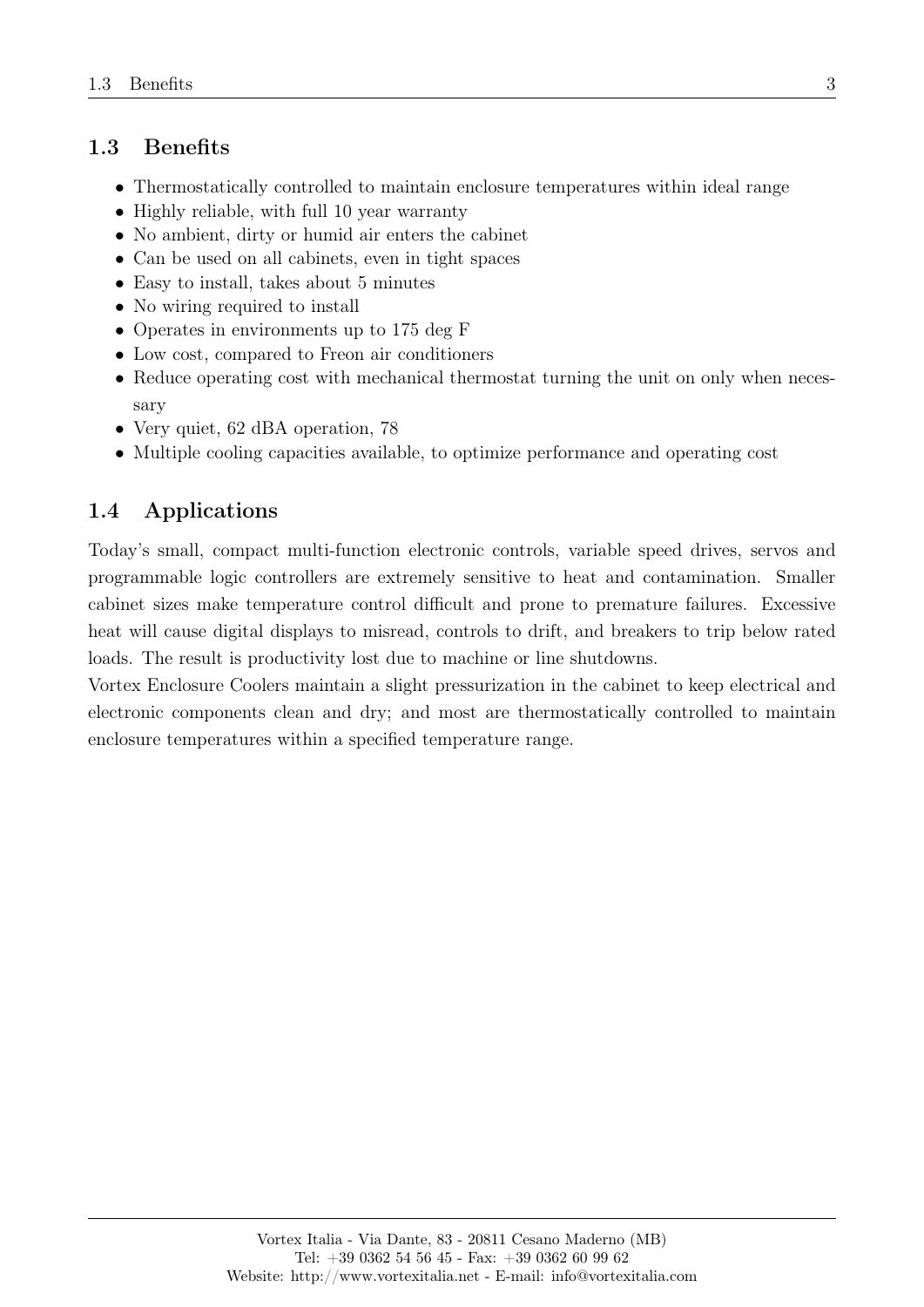## <span id="page-3-0"></span>2 Models

## <span id="page-3-1"></span>2.1 Vortex A/C Enclosure Coolers Nema 4/4X

Vortex A/C NEMA 4 provide protection (Weatherproof, washdown) for outdoor or indoor electronic and electrical cabinets. Vortex  $A/C$  NEMA  $4X$  provide protection (weatherproof, washdown, corrosion resistant) for outdoor or indoor electronic and electrical cabinets.

7015BSP

Quiet

NEMA  $4/4X$ Mechanical

#### 7015BSP: Vortex A/C (900 BTU/h)

| 7015I      |
|------------|
| <b>NEM</b> |
| Mech       |
| Quiet      |
| 900        |
| 15         |
| 425        |
| 175        |
| 80         |
| 62-64      |
| $2.7 - 4$  |
|            |

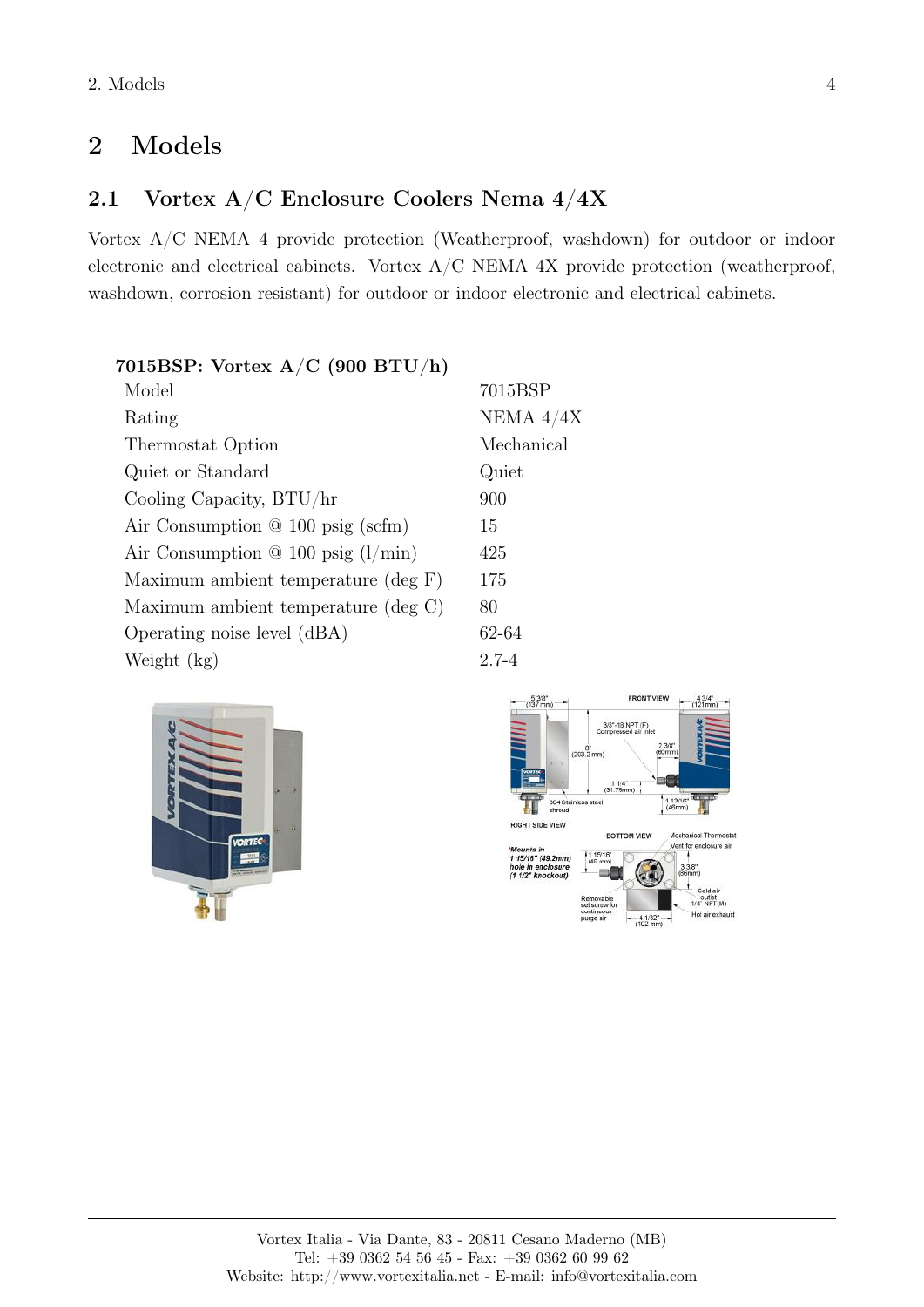#### 7025BSP: Vortex A/C (1500 BTU/h)

| Model                                     | 7025       |
|-------------------------------------------|------------|
| Rating                                    | <b>NEM</b> |
| Thermostat Option                         | Mech       |
| Quiet or Standard                         | Quie       |
| Cooling Capacity, BTU/hr                  | 1500       |
| Air Consumption $@100$ psig (scfm)        | 25         |
| Air Consumption $\Omega$ 100 psig (l/min) | 708        |
| Maximum ambient temperature (deg F)       | 175        |
| Maximum ambient temperature (deg C)       | 80         |
| Operating noise level (dBA)               | $62 - 64$  |
| Weight (kg)                               | $2.7 - 4$  |

VORT

7025BSP NEMA  $4/4X$ Mechanical Quiet  $62 - 64$ 

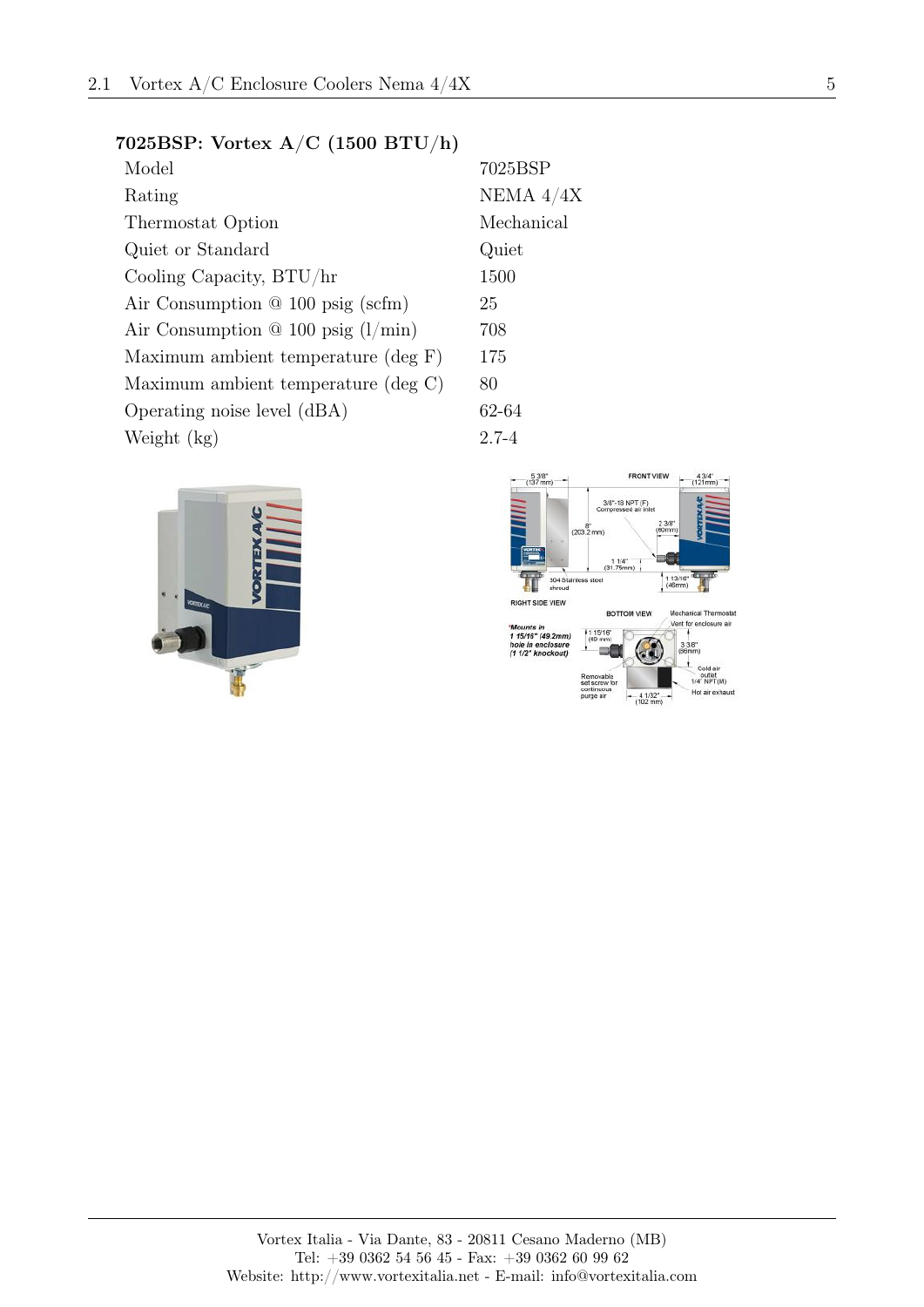#### 7035BSP: Vortex A/C (2500 BTU/h)

| Model                                     | 7035       |
|-------------------------------------------|------------|
| Rating                                    | <b>NEM</b> |
| Thermostat Option                         | Mech       |
| Quiet or Standard                         | Quie       |
| Cooling Capacity, BTU/hr                  | 2500       |
| Air Consumption $@100$ psig (scfm)        | 35         |
| Air Consumption $\Omega$ 100 psig (l/min) | 991        |
| Maximum ambient temperature (deg F)       | 175        |
| Maximum ambient temperature (deg C)       | 80         |
| Operating noise level (dBA)               | $62 - 64$  |
| Weight (kg)                               | $2.7 - 4$  |

VORT

7035BSP NEMA  $4/4X$ Mechanical Quiet  $62 - 64$ 

FRONT VIEW  $53/8$ " (137 mm)  $434^{\circ}$ <br>(121mm 3/8"-18 NPT (F)<br>Compressed air in  $(203.2 \text{ mm})$  $11/4$ "<br>(31.75mm) 1 13/16\*<br>(46mm) 304 Sta<br>shroud ss stee л **RIGHT SIDE VIEW BOTTOM VIEW** Mechanical Thermosta Vent for enclosure air \*Mounts in<br>1 15/16" (49.2mm)<br>hole in enclosure<br>(1 1/2" knockout) 33/8"<br>(86mm) Hot air exh  $41/32$ <br>(102 mm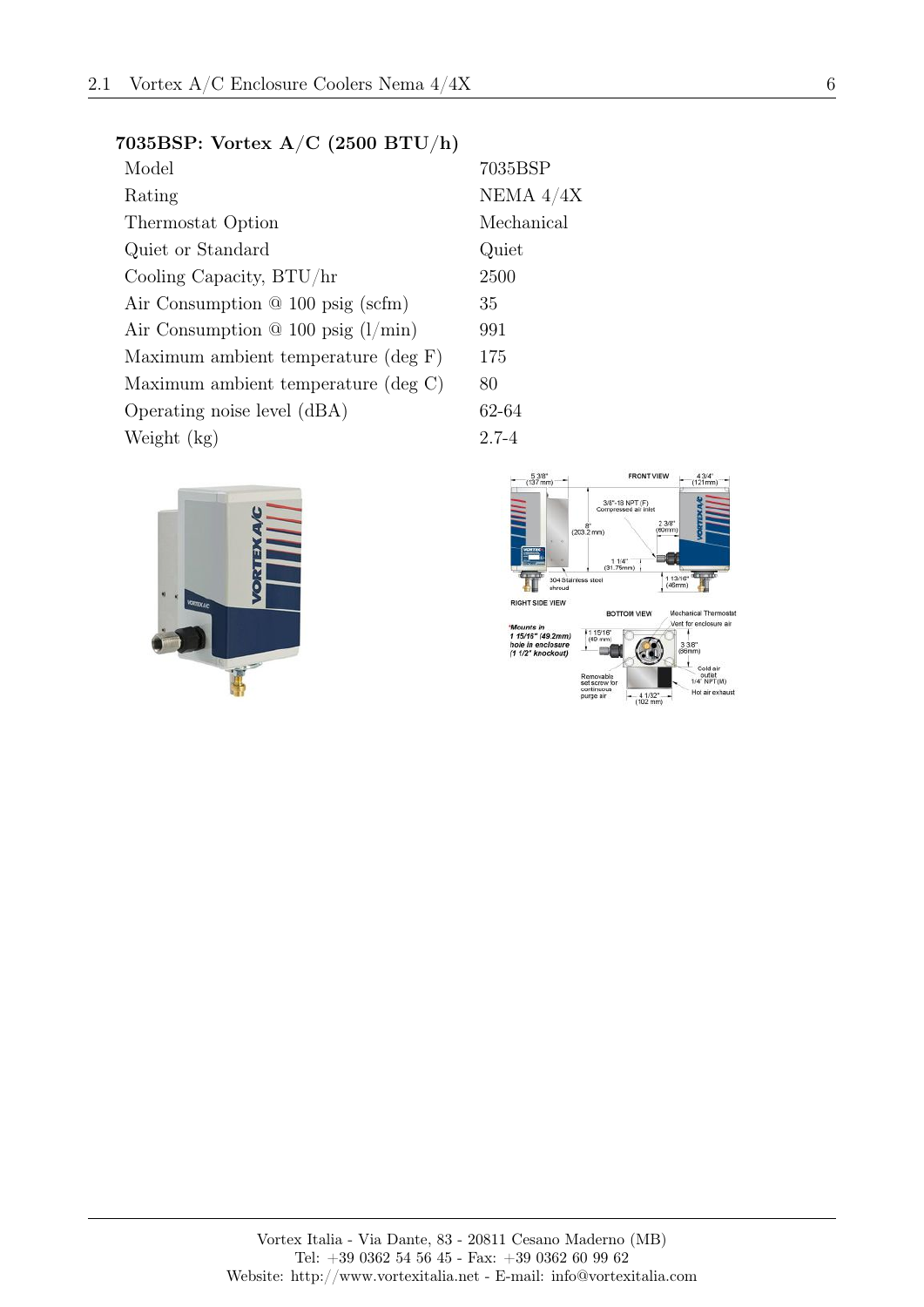#### 7070BSP: Vortex A/C (5000 BTU/h)

| Model                                     | 7070       |
|-------------------------------------------|------------|
| Rating                                    | <b>NEM</b> |
| Thermostat Option                         | Mech       |
| Quiet or Standard                         | Quie       |
| Cooling Capacity, BTU/hr                  | 5000       |
| Air Consumption $@100$ psig (scfm)        | 70         |
| Air Consumption $\Omega$ 100 psig (l/min) | 1981       |
| Maximum ambient temperature (deg F)       | 175        |
| Maximum ambient temperature (deg C)       | 80         |
| Operating noise level (dBA)               | $62 - 64$  |
| Weight (kg)                               | $2.7 - 4$  |

**VOR** 

NEMA  $4/4X$ Mechanical Quiet  $62 - 64$ 

7070BSP

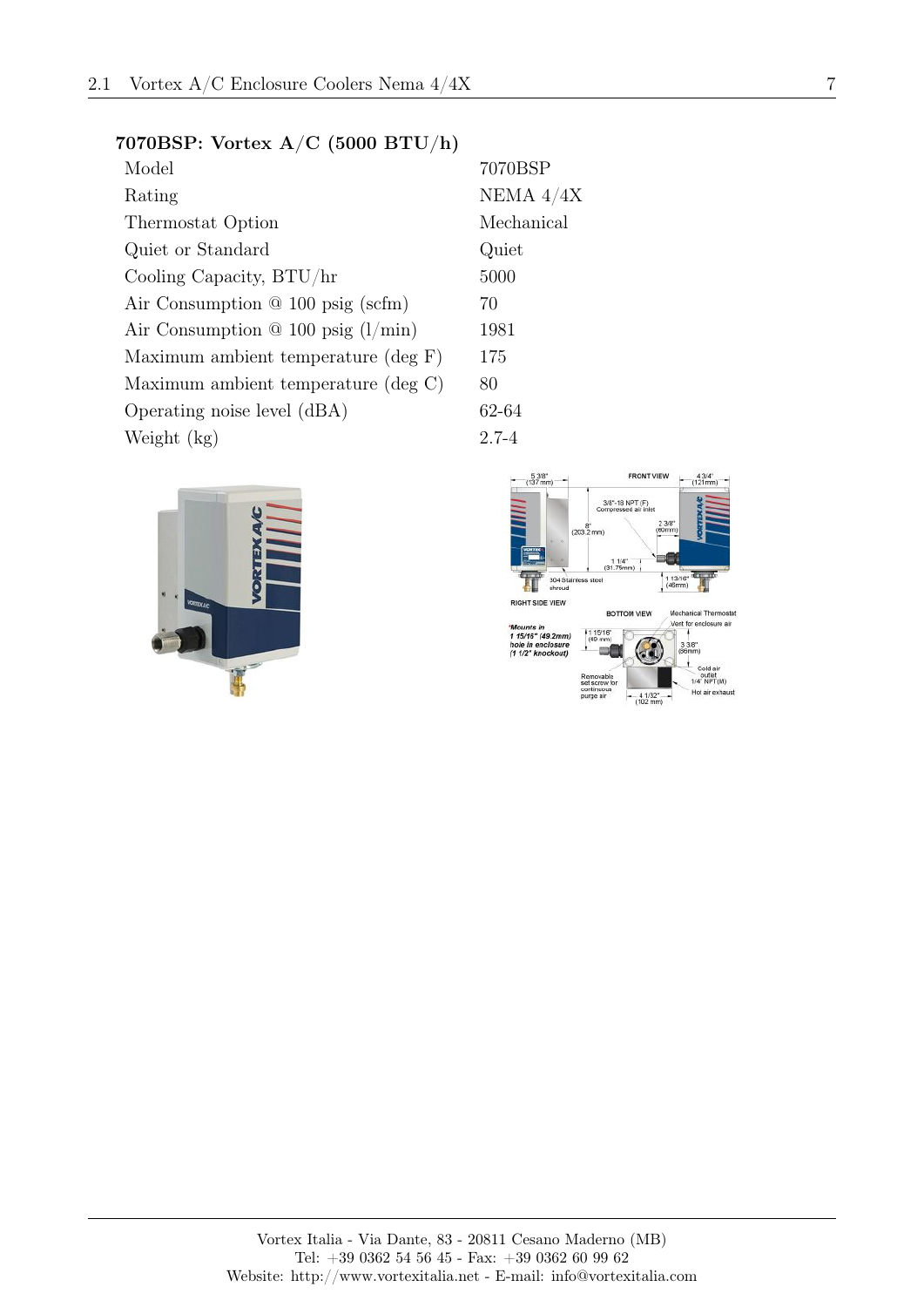## <span id="page-7-0"></span>2.2 Hazardous Location Duty Vortex A/C

Vortex A/C for Hazardous Location Duty (Class 1, Div 2)

#### 7215BSP: Vortex A/C (900 BTU/h)

| Model                                     | 7215BSP      |
|-------------------------------------------|--------------|
| Rating                                    | Class 1, Div |
| Thermostat Option                         | Mechanical   |
| Quiet or Standard                         | Quiet        |
| Cooling Capacity, BTU/hr                  | 900          |
| Air Consumption $@100$ psig (scfm)        | 15           |
| Air Consumption $\omega$ 100 psig (l/min) | 425          |
| Maximum ambient temperature (deg F)       | 175          |
| Maximum ambient temperature (deg C)       | 80           |
| Operating noise level (dBA)               | 62-64        |
| Weight (kg)                               | $2.7 - 4$    |



**FRONT VIEW**  $43/4$ <br>(121m 3/8"-18 NPT (F)  $(203.2)$  $11/4$ "<br>(31.75mm) NGHT SIDE VIEW **BOTTOM VIEW** Mechanical Them Vent for enclosure air \*Mounts in<br>1 15/16" (49.2mm)<br>hole in enclosure<br>(1 1/2" knockout) outlet<br>4" NPT(M) Hot air exhau

 $1, Div 2$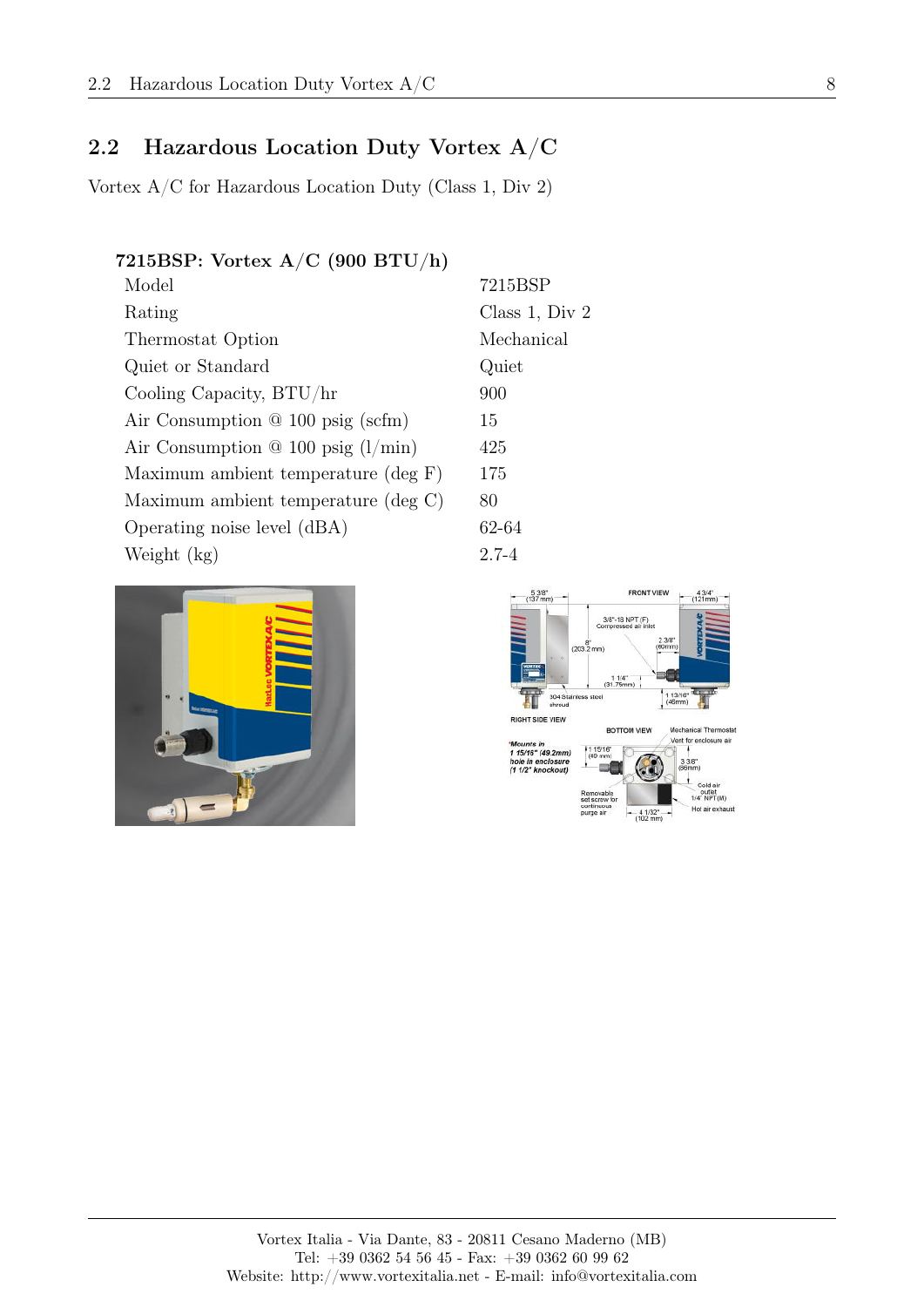#### 7225BSP: Vortex A/C (1500 BTU/h)

| Model                                     | 7225      |
|-------------------------------------------|-----------|
| Rating                                    | Class     |
| Thermostat Option                         | Mech      |
| Quiet or Standard                         | Quie      |
| Cooling Capacity, BTU/hr                  | 1500      |
| Air Consumption $@100$ psig (scfm)        | 25        |
| Air Consumption $\Omega$ 100 psig (l/min) | 708       |
| Maximum ambient temperature (deg F)       | 175       |
| Maximum ambient temperature (deg C)       | 80        |
| Operating noise level (dBA)               | $62 - 64$ |
| Weight (kg)                               | $2.7 - 4$ |



Class 1, Div 2 Mechanical Quiet

7225BSP

 $62 - 64$ 

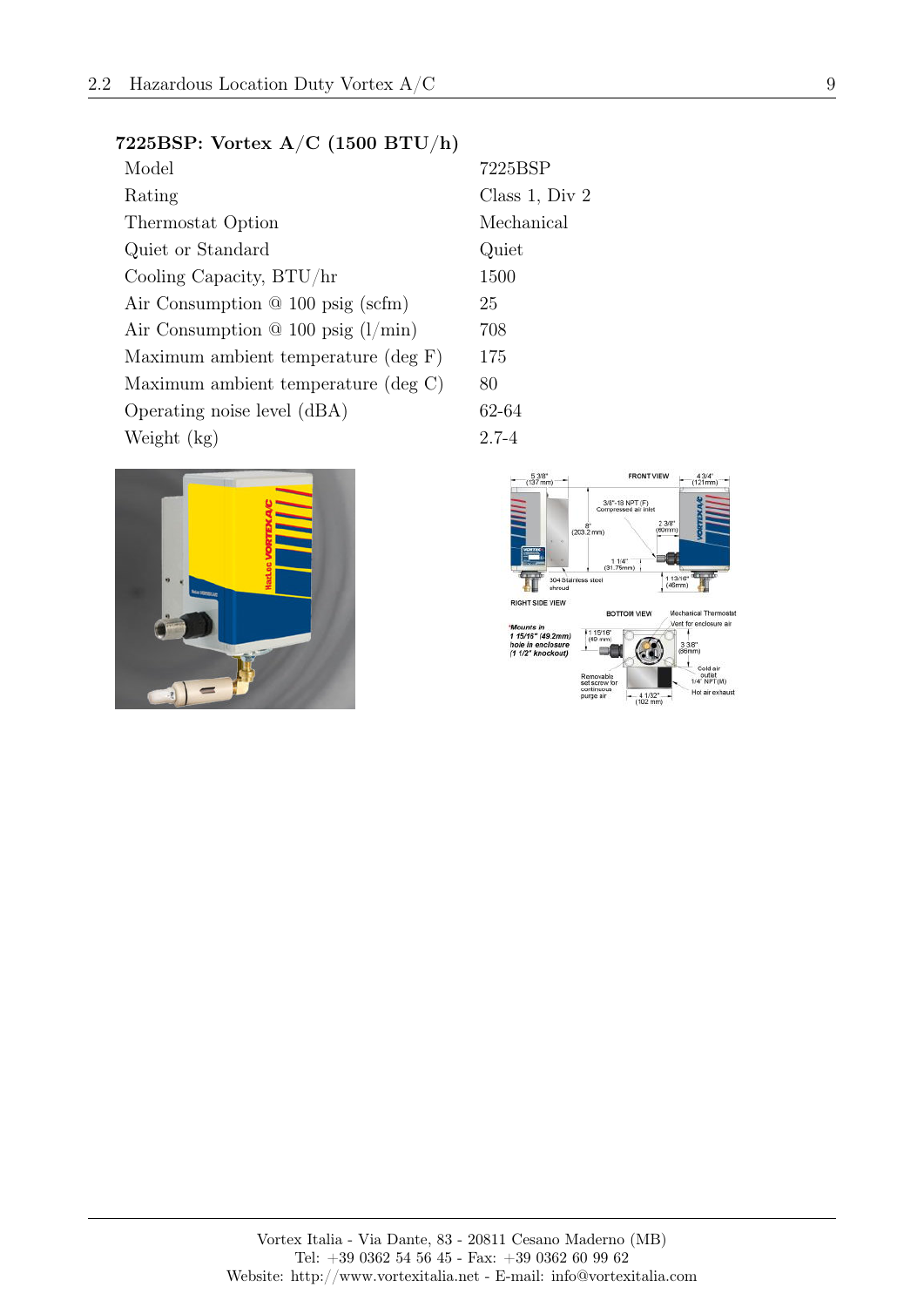#### 7235BSP: Vortex A/C (2500 BTU/h)

| Model                                     | 7235      |
|-------------------------------------------|-----------|
| Rating                                    | Class     |
| Thermostat Option                         | Mech      |
| Quiet or Standard                         | Quie      |
| Cooling Capacity, BTU/hr                  | 2500      |
| Air Consumption $@100$ psig (scfm)        | 35        |
| Air Consumption $\Omega$ 100 psig (l/min) | 991       |
| Maximum ambient temperature (deg F)       | 175       |
| Maximum ambient temperature (deg C)       | 80        |
| Operating noise level (dBA)               | $62 - 64$ |
| Weight (kg)                               | $2.7 - 4$ |



7235BSP Class 1, Div 2 Mechanical Quiet

 $62 - 64$ 

 $53/8$ " (137 mm)



FRONT VIEW

 $434^{\circ}$ <br>(121mm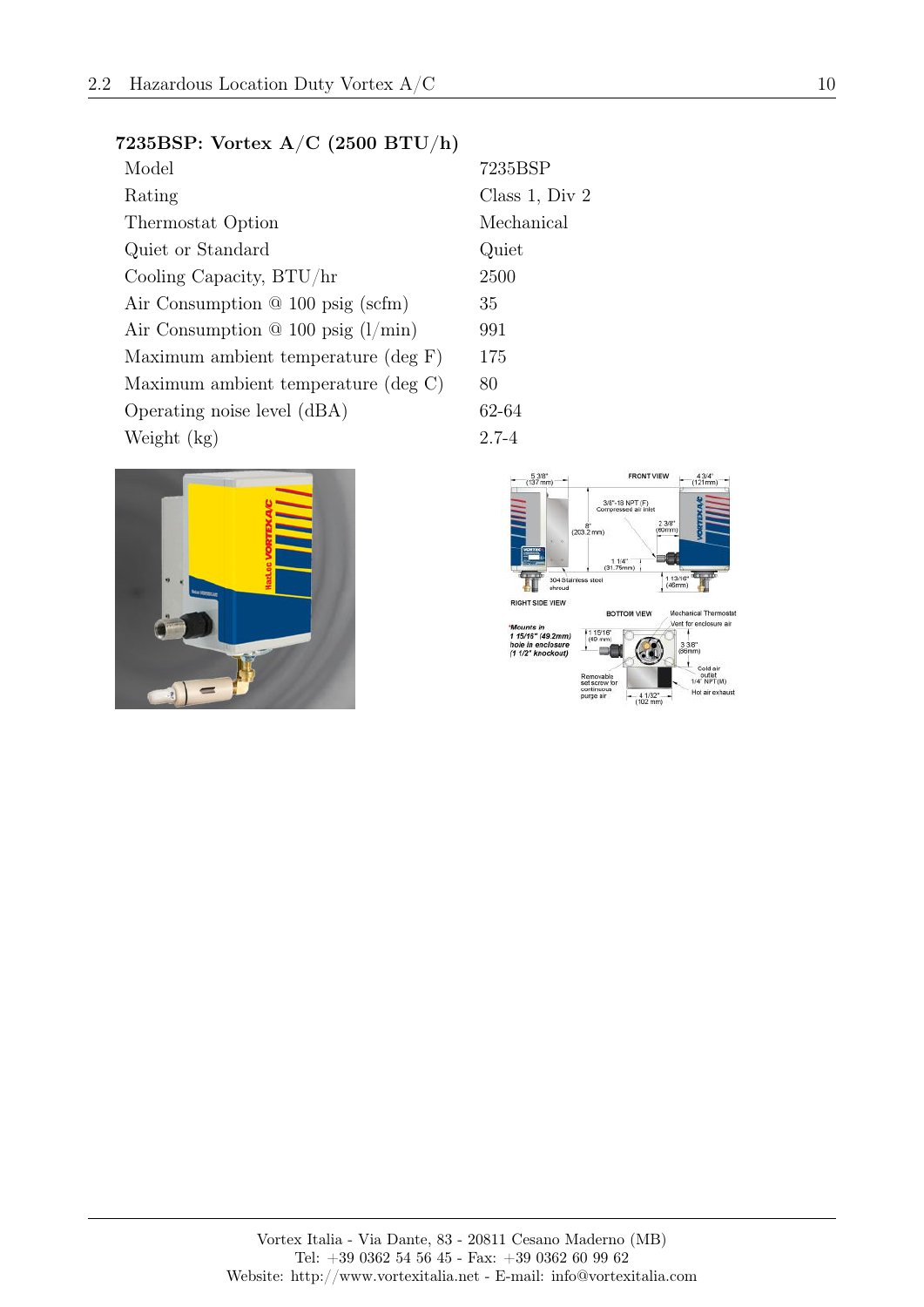#### 7270BSP: Vortex A/C (5000 BTU/h)

| Model                                     | 7270      |
|-------------------------------------------|-----------|
| Rating                                    | Class     |
| Thermostat Option                         | Mech      |
| Quiet or Standard                         | Quie      |
| Cooling Capacity, BTU/hr                  | 5000      |
| Air Consumption $@100$ psig (scfm)        | 70        |
| Air Consumption $\omega$ 100 psig (l/min) | 1981      |
| Maximum ambient temperature (deg F)       | 175       |
| Maximum ambient temperature (deg C)       | 80        |
| Operating noise level (dBA)               | $62 - 64$ |
| Weight (kg)                               | $2.7 - 4$ |



7270BSP Class 1, Div 2 Mechanical Quiet

 $62 - 64$ 

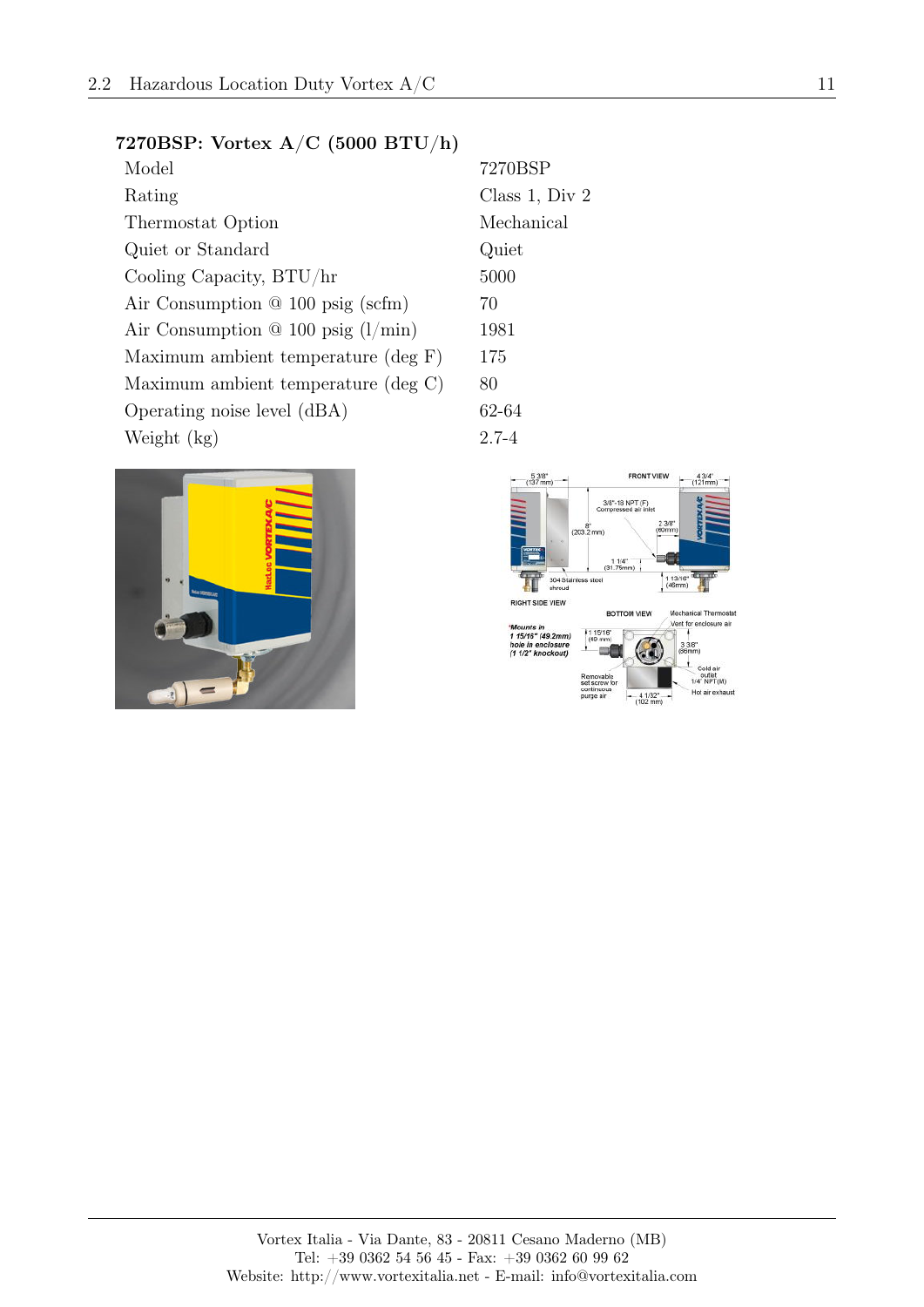## <span id="page-11-0"></span>3 Technical data

| Model   | Rating      | Thermostat | Quiet<br><b>or</b> | Cooling   | Air<br>$Con-$                | Air<br>$Con-$                |
|---------|-------------|------------|--------------------|-----------|------------------------------|------------------------------|
|         |             | Option     | Standard           | Capacity, | sumption                     | sumption                     |
|         |             |            |                    | BTU/hr    | $100$ psig<br>$^{\circledR}$ | $100$ psig<br>$\circledcirc$ |
|         |             |            |                    |           | $(\text{scfm})$              | (l/min)                      |
| 7015BSP | <b>NEMA</b> | Mechanical | Quiet              | 900       | 15                           | 425                          |
|         | 4/4X        |            |                    |           |                              |                              |
| 7025BSP | <b>NEMA</b> | Mechanical | Quiet              | 1500      | 25                           | 708                          |
|         | 4/4X        |            |                    |           |                              |                              |
| 7035BSP | <b>NEMA</b> | Mechanical | Quiet              | 2500      | 35                           | 991                          |
|         | 4/4X        |            |                    |           |                              |                              |
| 7070BSP | <b>NEMA</b> | Mechanical | Quiet              | 5000      | 70                           | 1981                         |
|         | 4/4X        |            |                    |           |                              |                              |

Vortex A/C Enclosure Coolers Nema 4/4X

| Model   | Maximum am-            | Maximum am-            | Operating      | Weight $(kg)$ |
|---------|------------------------|------------------------|----------------|---------------|
|         | bient tempera-         | bient tempera-         | noise<br>level |               |
|         | ture $(\text{deg } F)$ | ture $(\text{deg } C)$ | (dBA)          |               |
| 7015BSP | 175                    | 80                     | 62-64          | $2.7 - 4$     |
| 7025BSP | 175                    | 80                     | 62-64          | $2.7 - 4$     |
| 7035BSP | 175                    | 80                     | 62-64          | $2.7 - 4$     |
| 7070BSP | 175                    | 80                     | 62-64          | $2.7 - 4$     |

Hazardous Location Duty Vortex A/C

| Model   | Rating      | Thermostat | Quiet<br><b>or</b> | Cooling   | Air<br>$Con-$                | Air<br>$Con-$                |
|---------|-------------|------------|--------------------|-----------|------------------------------|------------------------------|
|         |             | Option     | Standard           | Capacity, | sumption                     | sumption                     |
|         |             |            |                    | BTU/hr    | $100$ psig<br>$\circledcirc$ | $100$ psig<br>$\circledcirc$ |
|         |             |            |                    |           | $\rm (scfm)$                 | (l/min)                      |
| 7215BSP | Class<br>1, | Mechanical | Quiet              | 900       | 15                           | 425                          |
|         | Div 2       |            |                    |           |                              |                              |
| 7225BSP | Class<br>1, | Mechanical | Quiet              | 1500      | 25                           | 708                          |
|         | Div 2       |            |                    |           |                              |                              |
| 7235BSP | Class<br>1, | Mechanical | Quiet              | 2500      | 35                           | 991                          |
|         | Div 2       |            |                    |           |                              |                              |
| 7270BSP | Class<br>1, | Mechanical | Quiet              | 5000      | 70                           | 1981                         |
|         | Div 2       |            |                    |           |                              |                              |